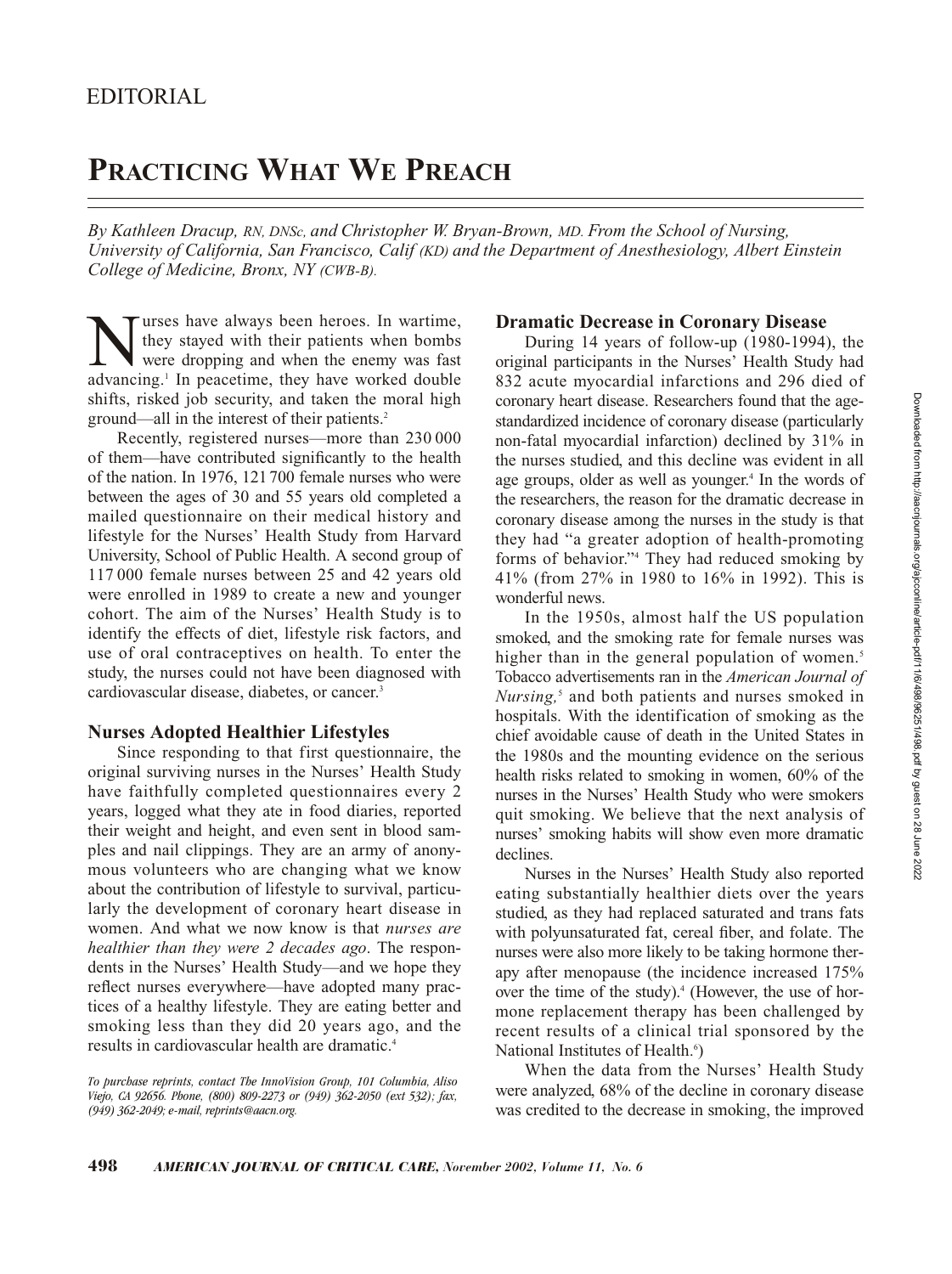diet, and the increased use of hormone therapy after menopause reported by the participants. The following lifestyle practices were associated with the lowest cardiac risk in the study:

•No smoking

•A diet characterized by low consumption of sugars and butter and/or margarine, a high ratio of polyunsaturated to saturated fats and high amounts of cereal fiber (eg, whole wheat bread, brown rice, and whole grains), marine omega-3 fatty acids (eg, salmon, tuna, herring), and folate/folic acid (eg, oatmeal, asparagus, and lentils)

•A body mass index (BMI) lower than 25, which is calculated by dividing weight in kilograms by height in meters

•Regular exercise (at least 30 minutes daily of moderate to vigorous physical activity such as brisk walking)

•Alcohol use (optimally 5 grams or about  $\frac{1}{2}$  glass of wine per day)4

### **One Health Habit Worsened**

The one health habit that worsened during the study period was engaging in lifestyle behaviors that promote obesity. The nurses in the study, like the rest of the US population, had gained weight. The percentage of nurses who were overweight (defined by a BMI greater than 25) increased from 37% in 1980 to 51% in 1992, a figure that is slightly less than the 61% who are overweight in the general population.7 In fact, the entire study population on average had gained weight over the 12 years—from a mean BMI of 24.5 in 1980 to 26.1 in 1992. We might take solace in these statistics. After all, a mean increase of 1.7 BMI only translates to approximately 10 pounds for a woman of average height (see the Nurses' Health Study Newsletter posted on the Web site<sup>3</sup> for a BMI reference table). But we also know that the data reported in the Nurses' Health Study may not tell the whole story. In just 1 year in the United States, the number of individuals who crossed the line to overweight increased by 6%. The past decade in the United States has been one in which the entire population, from teens to octogenarians, has gotten fatter.<sup>8</sup>

We are a country of abundance, and over the past few decades we have become a people of abundance. Many factors are at work in our increasing struggle with obesity. Some factors contribute to more calories consumed, and some contribute to fewer calories expended in the simple equation that leads to obesity. Certainly, the abundance of relatively inexpensive food, the increasing reliance on the automobile for transportation, and the increase in sedentary leisure time can all

be implicated. But there is one particular demon here, and that is the food industry. The fast-food industry has responded to competition by increasing the size of meals. In the early days, a fast-food meal consisting of a hamburger, french fries, and a 12-ounce soft drink added up to 590 calories. Today, the same value meal has transmorphed to a large cheeseburger, super-sized french fries, and a giant soft drink, with a calorie count of 1550! Given that consuming 3000 calories beyond the required energy expenditure leads to gaining 1 pound, 2 of these not-so-light meals will result in a 1-pound increase in weight.

Health professionals working in hospitals have special problems. In a 24/7 work environment, many nurses and physicians find themselves at the mercy of the hospital cafeteria. For staff members who work nighttime shifts, hospitals often provide little in the way of healthy nutrition. Anyone who has grazed for a 3:00 am "supper" in the vending area knows how hard it is to avoid foods high in saturated fats, excess carbohydrates, and sugars.

The good news from the Nurses' Health Study about weight is that no matter what the weight of the respondents, active women were less likely than sedentary women to die during the 16-year period recently reported. Those who participated in moderate physical activity, such as walking, for a least 1 hour a week had a 20% reduction in mortality risk.<sup>9</sup>

#### **Take-Home Messages**

What are the take-home messages from the Nurses' Health Study? The first message is that the nurses who have participated in this study are modernday heroes. By monitoring generously their habits and sharing their health data, they are providing the answers to many questions about lifestyle risk factors and disease in women. These data will provide the bases for many health recommendations, as well as for future research studies.

The second message is that many nurses have accepted their often underestimated role as health educators and counselors by adopting a "practice what you preach" lifestyle. They have become true role models for healthy living.

The third message is that nurses and physicians still have a great challenge ahead. We need to deal with the epidemic of obesity and its risk to health in our own professions as well as in our patients. Several organizations have developed Web sites to support healthy lifestyles; for example, the American Heart Association has a program called "My Heart Watch" (http://www.myheartwatch.org), as well as several sites for specific risk factors such as elevated cholesterol and